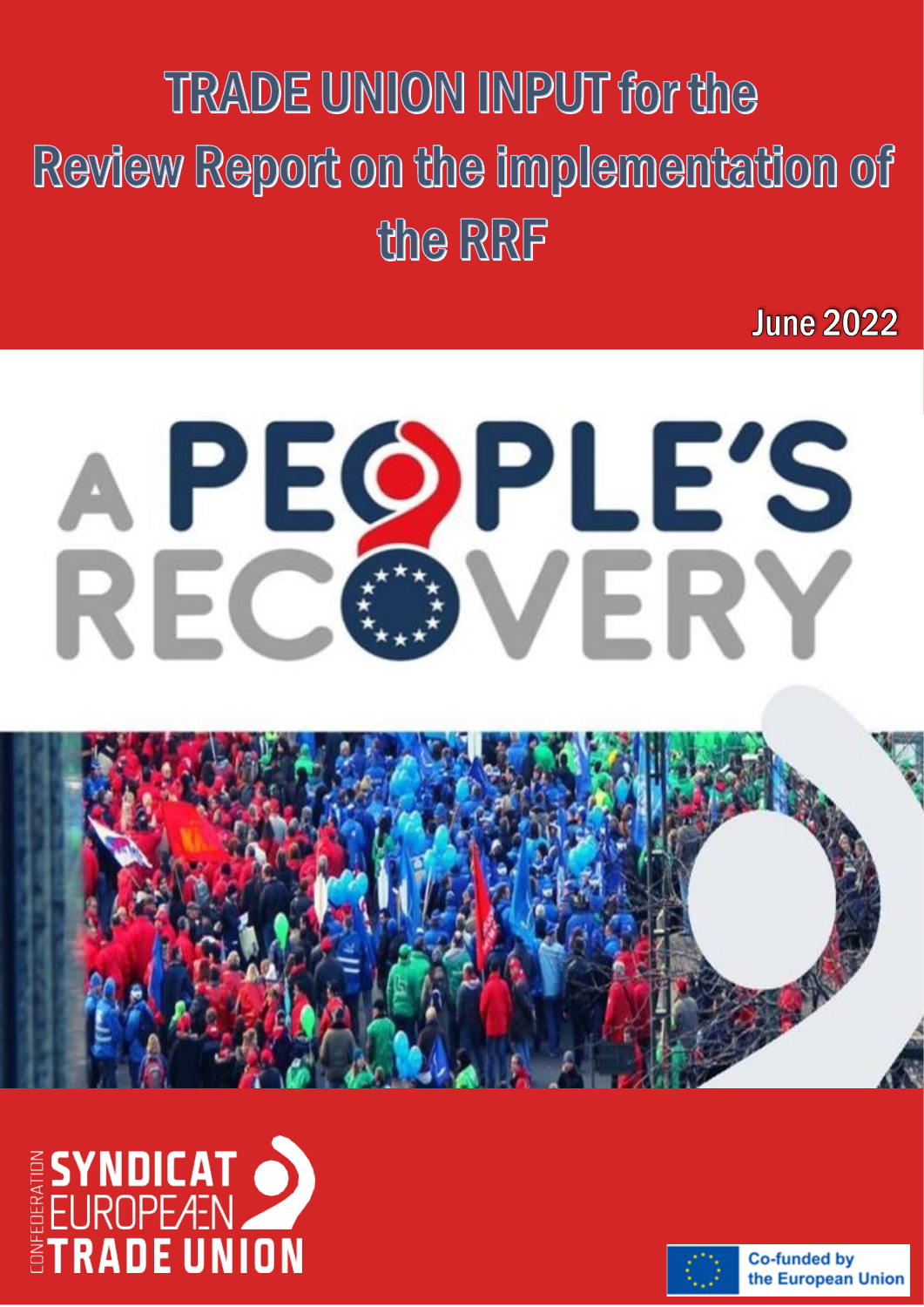

# TRADE UNION INPUT for the Review Report on the implementation of the RRF.

At the end of last February the ETUC ran a survey among its members, identifying and ranking the most urgent priorities for investment and social progress that, in their opinion, NRRPs should finance.

It transpires that there is a substantial mismatch between trade union proposals and current NRRPs due to a lack of involvement in the design phase of the National Recovery and Resilient Plans (NRRPs) and low relevance, visibility or quantification of social objectives in NRRPs. There should a be a new phase in the RRF covering the implementation of NRRPs, the alignment of their contents to the REPowerEU and additional measures aimed at preserving investments levels in the light of the soaring inflation. From the ETUC perspective, the RRF should contribute to the achievement of the Porto's targets, and NRRPs should reflect the contribution of national components to achieve national targets for employment, training/education and the fight against poverty.

21 ETUC member organisations from 17 countries responded to the [survey,](https://est.etuc.org/wp-content/uploads/2022/03/ETUC-inputs-Spring-Package-2022.pdf) covering almost 90% of the (requested) resources under the RRF. This exercise has been useful to structure the ETUC input for the EU Semester Spring Package, and as an assessment of the implementation of the RRF so far.

The answers submitted by the TUSLOs (Trade Union Semester Liaison Officers) were analysed and synthetised . The data was then compared with the figures in the [Recovery](https://ec.europa.eu/economy_finance/recovery-and-resilience-scoreboard/index.html?lang=en)  [and Resilience Scoreboard,](https://ec.europa.eu/economy_finance/recovery-and-resilience-scoreboard/index.html?lang=en) to assess the degree of matching with investment and social priorities.

#### **Investment priorities for the NRRP**

The first section investigated the investments priorities according to trade unions. The respondents had the opportunity to choose and rank the policy areas according to the 6 Pillars set out in Article 3 (RRF regulation), through the following question:

### - **"***Please select the 10 investment areas that your organisation considers a priority for your Country and the National Recovery and Resilience Plan should finance. Please rank your priority putting the most urgent***"**

A first comparison could be made between the priorities for trade unions and the measure (or milestone and targets) foreseen in the Recovery and Resilience Scoreboard (grouping all the NRRPs).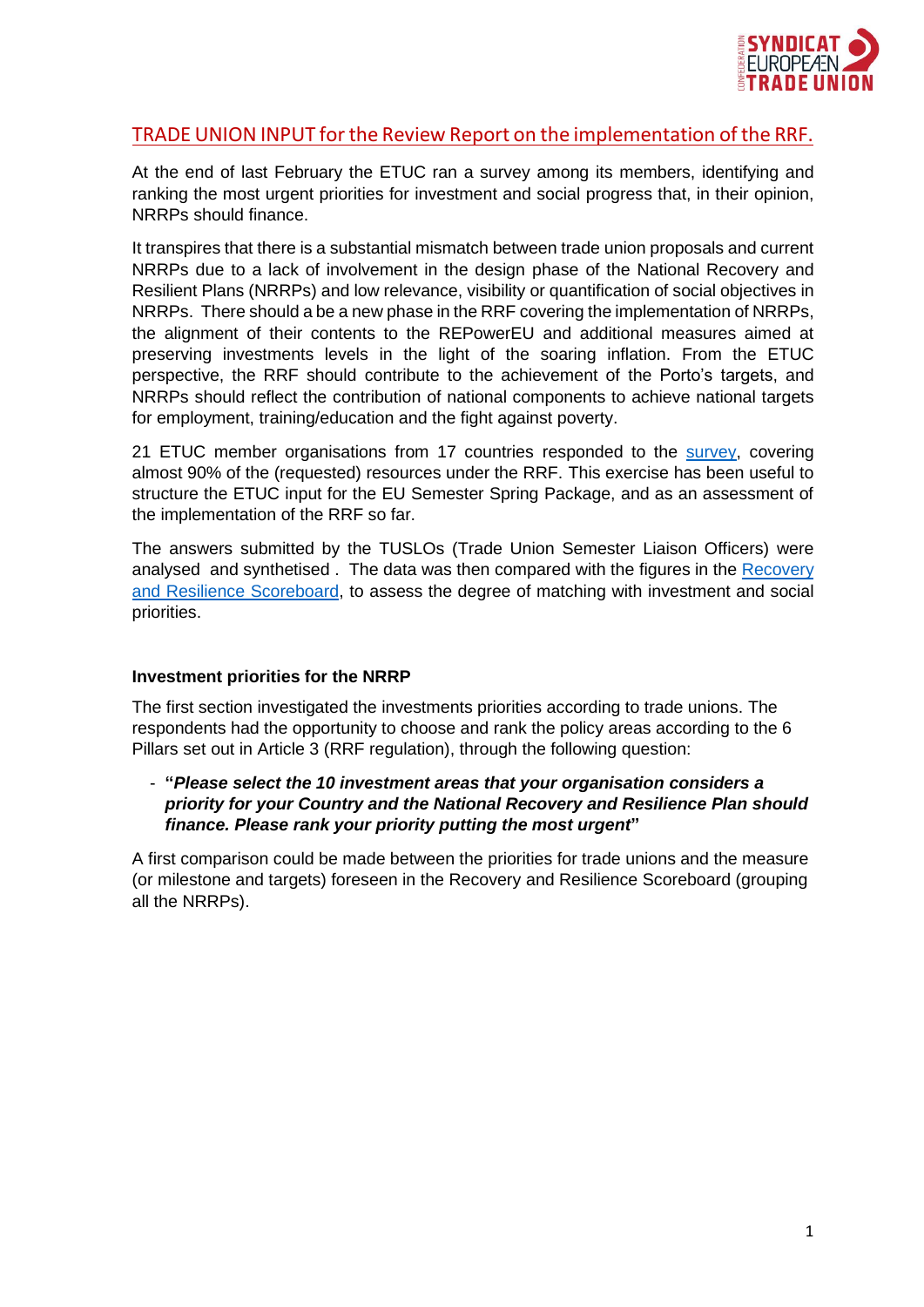



Health, and economic, social and institutional resilience

If, on one hand, we can say that the resilience of the European health, economic and social institutions has the same weight in the priorities of Trade unions and Member states, on the other hand it is clear there are some divergence, especially when it comes to Policies for Next Generation, Smart sustainable and inclusive growth and digital transformation.

The differences in priorities for investment of Governments and Trade Unions are even more accentuated if we breakdown the NRRP expenditure and Trade Unions' priorities for the policy areas in the 6 pillars.

In Table 1, we consider the breakdown of expenditure supporting the different objectives in the 6 pillars, per policy area, as illustrated in the Recovery and Resilient Scoreboard.

## Table 1. **Breakdown of NRRP expenditure per policy area (TOP 3)**

| <b>Green transition</b>                    | • Sustainable mobility (35%)<br>• Energy efficiency (28%)<br>• Renewable energy and networks (15%)                                          |
|--------------------------------------------|---------------------------------------------------------------------------------------------------------------------------------------------|
| <b>Digital transformation</b>              | • E-government, digital public services (37%)<br>• Digitalisation of businesses (20%)<br>• Human capital in digitalisation (17%)            |
| Smart, sustainable and<br>inclusive growth | • Building renovation and construction (23%)<br>• Support to SMEs (20%)<br>• *Competitiveness/ Business environment/ Entrepreneurship (19%) |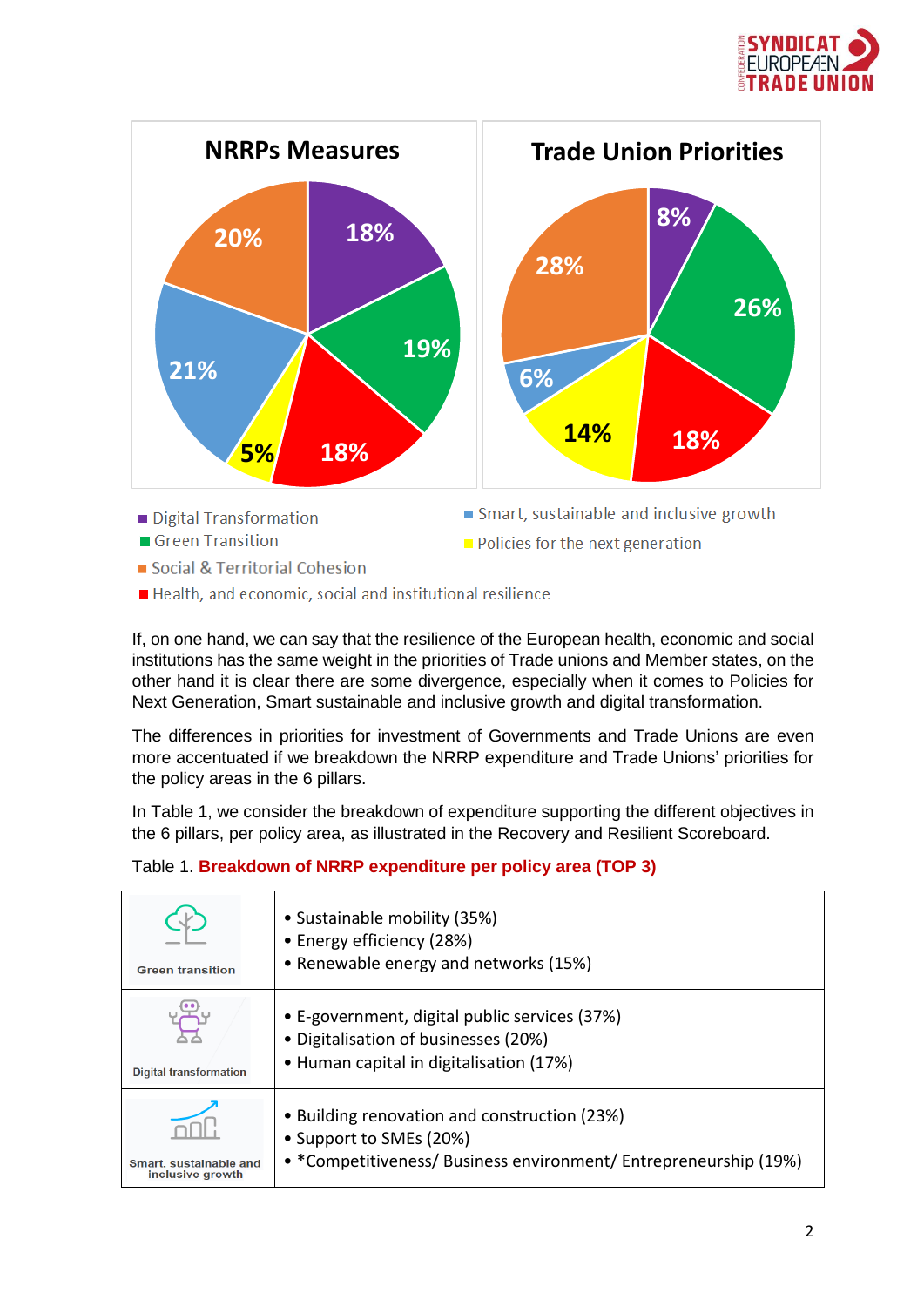

| Social & territorial cohesion                                | • Territorial infrastructure and services (65%)<br>• Adult learning, VET, recognition and validation of skills (9%)<br>• Social Housing (7%)                                                               |
|--------------------------------------------------------------|------------------------------------------------------------------------------------------------------------------------------------------------------------------------------------------------------------|
| Health, and economic, social and<br>institutional resilience | • Healthcare: resilience, sustainability, adequacy,  (48%)<br>• Effectiveness of public administration and national systems (30%)<br>• Strategic autonomy / Crisis preparedness and reaction capacity (9%) |
| Policies for the next generation                             | • General, vocational, and higher education:  (74%)<br>• Early childhood education and care:  (14%)<br>• Youth employment support and youth job creation  (12%)                                            |

\* Research, Development and Innovation (16%)

In Table 2, to identify the top Trade Union Priorities, we have considered both the frequency of the answers and the "average priority" for each policy proposal, since we asked TUSLOs to rank (from 10 to 1) the priority they chose.

# Table 2 : **Breakdown of Trade Unions' priorities per policy area (TOP 3)**

| <b>Green transition</b>                                      | • Green skills and jobs (27%)<br>• Research, Development, Innovation in green activities (13%)<br>• Climate change adaptation/ Other climate change mitigation (12%)                                               |
|--------------------------------------------------------------|--------------------------------------------------------------------------------------------------------------------------------------------------------------------------------------------------------------------|
| <b>Digital transformation</b>                                | • Human capital in digitalisation (71%)<br>• Digital capacities and deployment of advanced technologies (26%)<br>• Digital-related measures in R&D&I (3%)                                                          |
| Smart, sustainable and<br>inclusive growth                   | • Research, Development and Innovation (60%)<br>• Business infrastructure/ Industrialisation and reindustrialisation/<br>Cultural sector (23%)<br>• Building renovation and construction (17%)                     |
| Social & territorial cohesion                                | • Social Protection (23%)<br>• Adult learning, VET, recognition and validation of skills (19%)<br>• Modernisation of labour market institutions  (16%)                                                             |
| Health, and economic, social and<br>institutional resilience | • Healthcare: resilience, sustainability, adequacy,  (42%)<br>• Fiscal policy and fiscal governance/ Financial sector reforms/<br>Taxation (20%)<br>• Long-term care: resilience, sustainability, adequacy,  (12%) |
| Policies for the next generation                             | • General, vocational, and higher education:  (39%)<br>• Youth employment support and youth job creation  (32%)<br>• Early childhood education and care:  (29%)                                                    |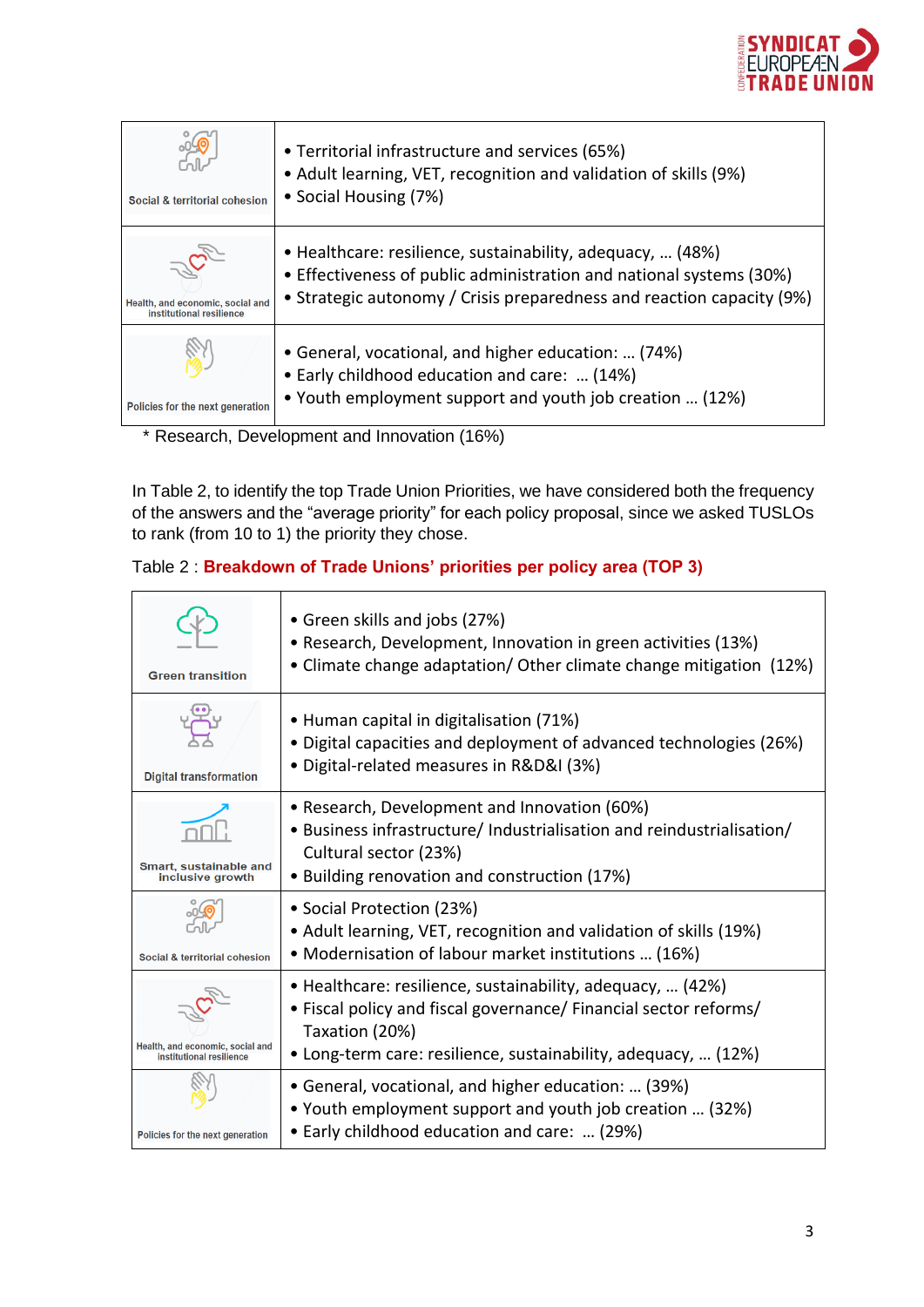

Among all the policy areas, the resilience, sustainability and adequacy of Healthcare is the one that most reflect a common orientation for both Governments and Trade Unions (respectively 48% and 42%). It should come as no surprise, especially after 2 year of the pandemic, which exposed all the weaknesses of Healthcare systems in many EU countries. Within the same pillar, while Trade Unions would prioritise investments also on long-term care (12%) and to update the fiscal governance/policy and taxation system (20%) in EU, the Governments focused more on the effectiveness of Public Administration (30%) and Strategic Autonomy (9%).

The disparity in the Green Transition and Digital Transformation, is that while in NRRPs the expenditure is allocated mostly for Sustainable mobility (35%), Energy efficiency (28%) and digitalization of public services (37%) and business (20%), for the trade union movement, the priority is to invest in Green Skills and jobs (27%) and Human Capital in digitalization (71%). The "human factor" appears to be more prominent for Trade Unions.

A huge share of expenditure for the Pillar "Smart, sustainable and inclusive growth" has been allocated to Building renovation and construction (23%) and Support to SMEs (20%). Trade unions prioritised almost exclusively the Research, Development and Innovation (60%) policy area.

Huge divergences arose in the pillar "Social and Territorial Cohesion", where almost all the resources supporting cohesion are intended to finance Territorial Infrastructures and Service (65%). On the other hand, the Trade Union movement believes there is an urgent need to invest in social protection (23%). Social Protection policy area accounts only for the 7% in the NRRPs, while the need to modernise Labour Market Institutions accounts only for 3% in the National plans. The latter policy area appears to be more important (16%) for Trade Unions. TUSLOs ranked Adult Learning, vocational educational and training, recognition and validation of skills (19%) as crucial within this pillar; this represents a good matching among priorities for both sides.

Finally, concerning the "Policies for the Next Generation" we can only observe a more balanced combination of the investment priorities for Trade Unions, while Governments focus mostly on General, vocational and higher education.

The Trade Union demands could be divided in 2 groups: a) a strong focus on a fairer green transition, and b) a balanced mix of investments across the priority board. In the second case, TUs tend to prioritise investments that produce jobs and improve workers' position in the labour market. In both cases, TUs identify a number of measures that can be qualified as just transition measures.

#### **Social priorities in the NRRPs**

As recommended in the Commission Staff Working document "Guidance to Member States on the Recovery and Resilience Plans", one of the **overarching principles underpinning** the plans is that the proposed reforms and investments should contribute to effectively strengthen the sustainable growth potential, job creation, and economic, social and institutional resilience. Therefore, contributing to the **implementation of the European Pillar of Social Rights (EPSR).**

For this reason, the social priorities have been identified by using the 20 principles of the European Pillar of Social Rights. The objective was to investigate whether the social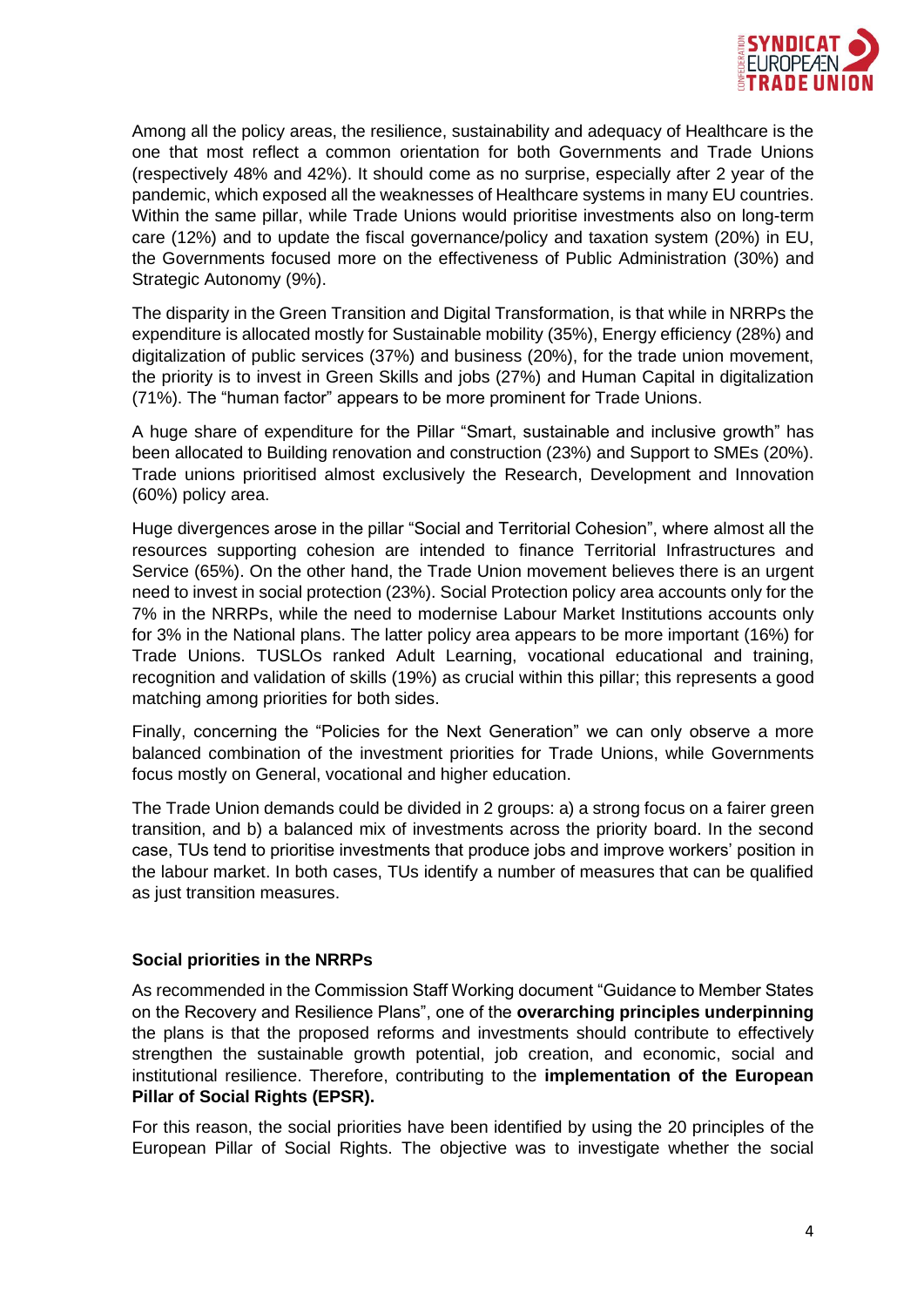

priorities identifiable in the NRRPs were in line with the ones seen as most urgent for the national trade unions.

We asked the TUSLOs the following questions:

- Please, select the social priorities that appear in the National Recovery and Resilience Plans (or National Reform Programs).
- Please, select the social priorities that according to your organisation the National Recovery and Resilience Plans should pursue.

As for the social priorities in the national plans, the following principles are the ones perceived as more recurrent (top 5 choices), even if it has to be said that many ETUC members complain that the social priorities are not visible or well embodied in the overall structure of the NRRPs:

- Healthcare (principle 16)
- Education, Training and LLL (principle 1)
- Active support to Employment (principle 4)
- Equal Opportunities (principle 3)
- Gender Equality (principle 2)

While for the Trade Unions, the EPSR's principle to be most urgently pursued are:

- Wages (principle 6)
- Social Dialogue and involvement of workers (principle 8)
- Active Support to Employment (principle 4)
- Secure and Adaptable Employment (principle 5)
- Gender Equality (principle 2)

The greatest mismatch in principles of the Pillar between Social priories in the NRRPs and this of the Trade Unions' are: Healthcare (P. 10), Education, Training and LLL (P. 1), and Active support to Employment (P. 4). To some extent, it reflects the emergency measures and the policies undertaken to respond to the negative effects stemming from the pandemic. The increase in inflation may explain the high relevance that ETUC members attach to wage and incomes, which have already been affected by a prolonged stagnation in the pre-CoViD times.

#### **Social Mismatch**

There is a high rate on mismatch in several Member States, especially if we consider the priorities for national investments, as show in Table 1 and 2. According to Trade Unions, the reasons for the low adherence between investment and social priorities in NRRPs would be that:

- Although the EPSR was one of the main policy framework when filling in the national plans, there was no clear indication of social objectives in the NRRPs;
- No mandatory requirement was set (i.e. % of investments, as for green and digital) for social investment;
- Despite the legal provision of *Article 15(3)(ja) in the RRF* Regulation: "*a summary of the consultation process, conducted in accordance with the national legal framework, of local and regional authorities, social partners, civil society*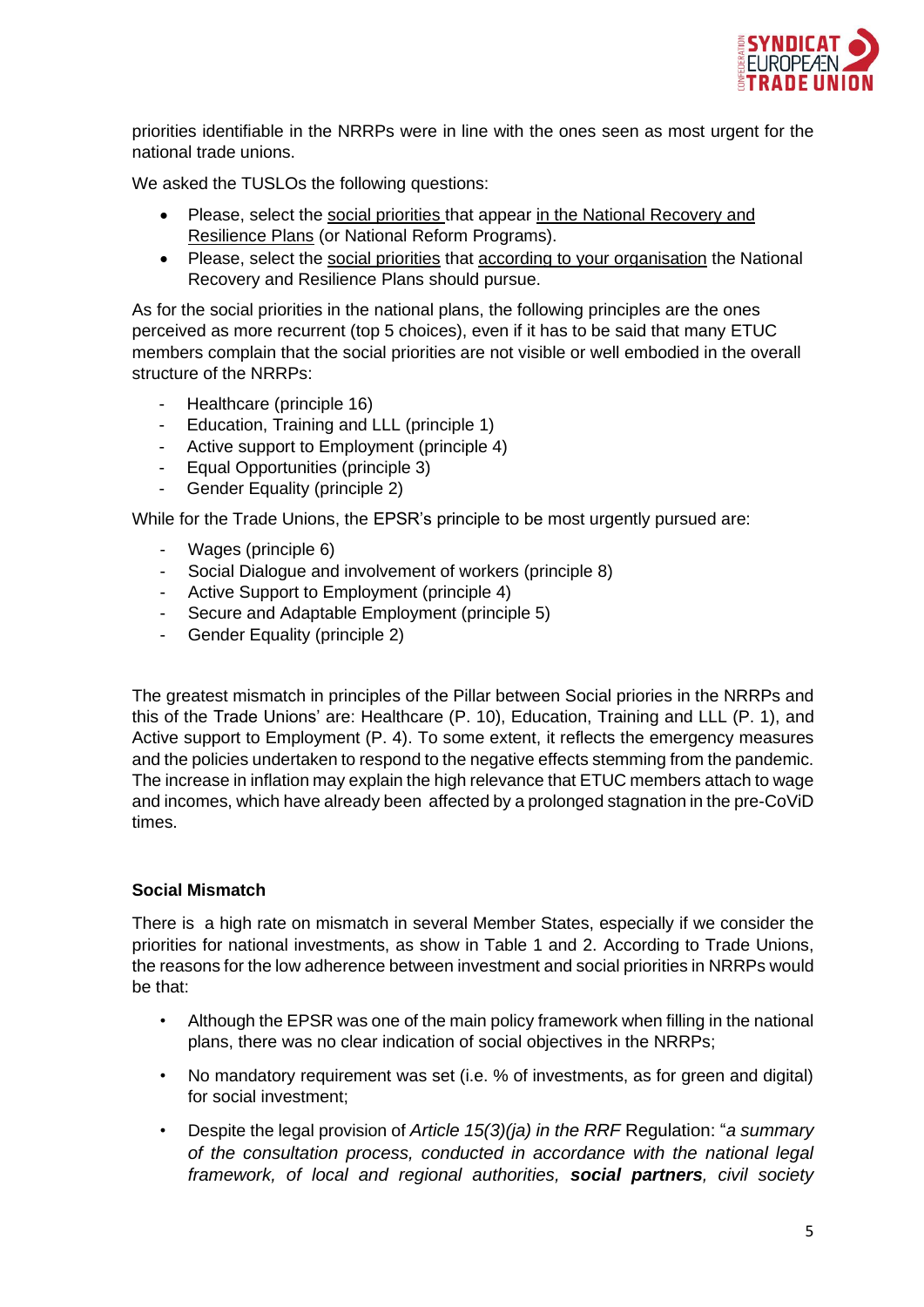

*organisations, youth organisations, and other relevant stakeholders, for the preparation and, where available, the implementation of the plan and how the inputs of the stakeholders are reflected in the plan"*, and the recommendation in the Guidelines, social partners' were not involved, especially in the design phase.

A mismatch between social priorities in NRRPs and those of TUs does not necessarily mean there is a conflict of views between social partners and governments. The mismatch may have happened because social priorities are barely identifiable in the NRRPs, while Unions have a clear idea of what has to be done. Furthermore, when NRRPs identify priorities, the TUs priorities are ranked with a different degree of urgency. Nonetheless, there is room to improve the social impact of the NRRPs.

The upside is that there is a good match of priorities amongst Spain, Finland and Belgium.

## **Porto's Headline Targets**

The last part of the survey was dedicated to the Headline Targets to be reached by 2030 (78% in employment, 60% Adults in training, and a reduction of at least 15 million people at risk of poverty), proposed by the Commission in the EPSR Action Plan, and endorsed by the Council,. The ETUC demands that the RRF will be better interrelated with the achievement of the headline social targets that Social Partners and EU Institutions cosigned in the Porto Social Commitment in May 2021, establishing the EPSR Action Plan. We asked our members to:

- o Please report here what reforms or policy proposals your organisation proposes to **create inclusive labour markets** and **tackle vulnerability of workers** (MORE and BETTER JOBS)
- o Please, report here how your country intends to **prepare workers and labour market to the digital and green transitions** in order to ensure fairness and just transition (SKILLS and EQUALITY)
- o Please report here how your country intends to **fight poverty and ensure adequate levels of social protection** (including pension) in your country (SOCIAL PROTECTION and INCLUSION).

Results of this section for each country can be found in our [report,](https://est.etuc.org/wp-content/uploads/2022/06/ETUC-inputs-Spring-Package-2022_v1.pdf) or [here.](https://est.etuc.org/toolkit/sitePages/Psrlist)

The ETUC is convinced that one way to improve the social dimension of the RRF, and to increase its effectiveness *vis-à-vis* the European citizens, is to include the Porto's Headline Targets as an underpinning principle of the NRRPs. The EU dedicated the last two Social Summits to the EPSR and its Action Plan. In the Porto Social Commitment there is a clear path to be undertaken, and having the Porto targets as a framework for social investments and reforms is the right way forward.

Another way to underpin the realisation of RRF and improve the social aspects in the EU Semester is to properly involve social partners and stakeholders in the process. In this regard, the ETUC made several proposals, which have been summarised in the paragraph below. Nonetheless, when answering to the announced proposal for a Council Recommendation on strengthening the social dialogue at EU and national level the ETUC will prepare a Resolution that will provide concrete elements to equip the European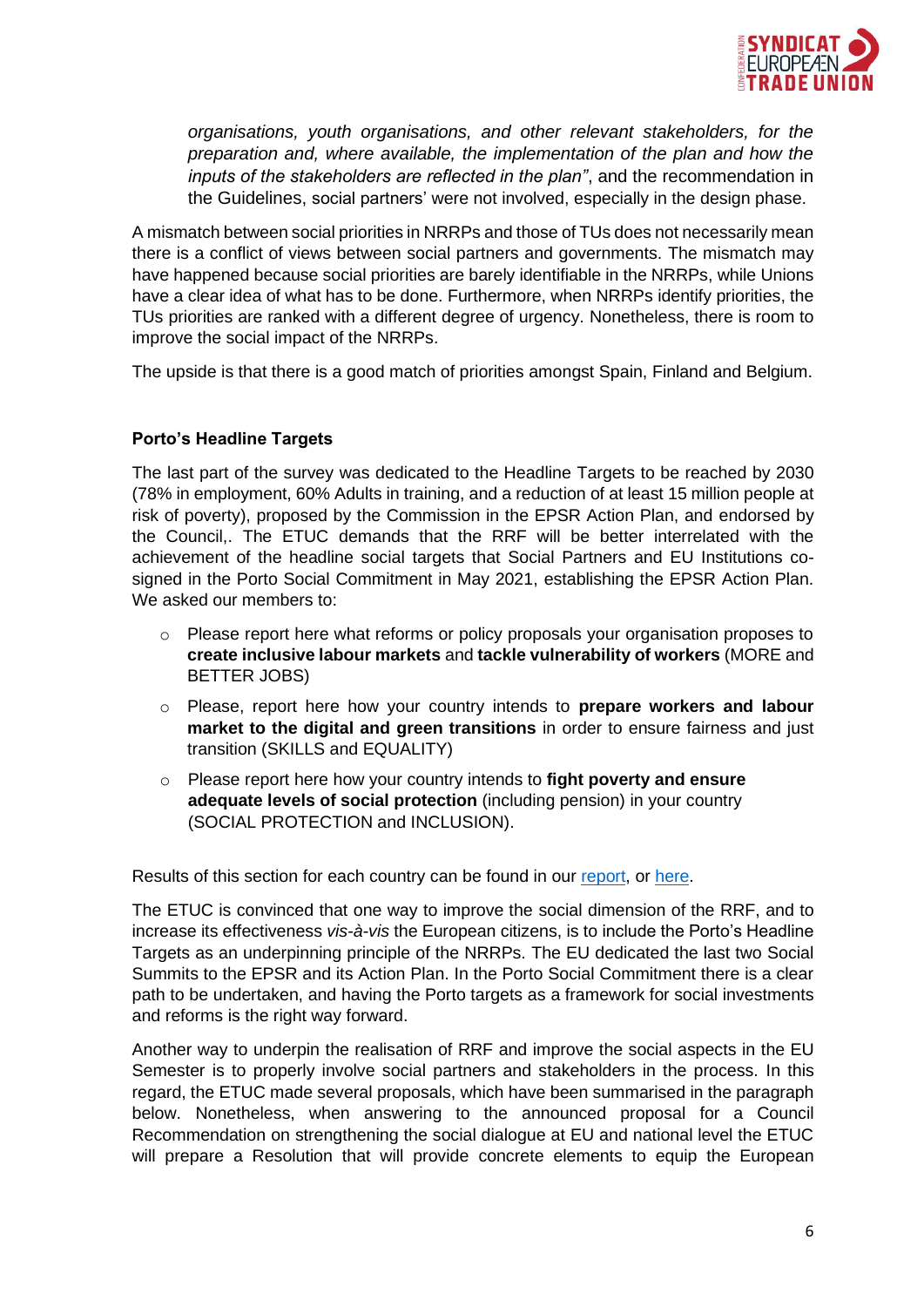

Semester (and, with it, the RRF governance) with a more structured contribution of trade unions and, eventually, social partners.

#### **INVOLVEMENT of TRADE UNIONS**

As aforementioned, the involvement of social partners in the design phase of the NRRPs has been largely unsatisfactory, despite the recommendations and guidelines issued the EU Commission. Consultations have been too often disregarded by governments, and their effectiveness largely depends on the good will of governments themselves rather than on established practices or rules. Basically, in too many countries, national authorities presented their priorities and guidelines for national recovery plans as a "one-way-flow-of-information" (via roundtables, public hearings, multi-stakeholders events, workshops, informal meetings), more as formal duty and without giving social partners the opportunity to provide input or influence the drafting.

It is worth recalling that the ETUC defines "trade union involvement" in the Semester or RRF as any form of dialogue<sup>1</sup> with national and European decision-makers that is meaningful<sup>2</sup>, timely<sup>3</sup>, with adequate capacities and at the appropriate level<sup>4</sup>. Therefore, being conducive for ETUC affiliates to exercise influence in the design and implementation of policies that are milestones of the European Semester and, if desired<sup>5</sup>, in any other process related to the economic governance of the EU.

Factual evidence shows that social dialogue is useful in designing and implementing policies, reforms and the like. When social partners are merely heard, this cannot be considered as social dialogue. This is why we need to make an urgent call to the EU to invest in social dialogue.

In too many countries, trade unions cannot express a point of view because they are not consulted at all and have no access to timely and quality information. There has been a very poor involvement in the DESIGN phase, while a slight improvement has been reported in the IMPLEMENTATION phase (limited progress in the current practices especially for some countries, e.g. Italy, Germany). Still, there are no common practices to involve national social partners in the EU Semester or NRRPs, and so far it has not been possible to develop an enabling legal framework, consequently there is no standard process to monitors social partners' involvement.

Involving social partners would increase both the ownership and the quality of national plans, while strengthening the democratic process. It is time to bridge the large dialogue gap in the EU.

 $1$  Dialogue is a process that consists of a two-way flow of information, involving at least the decision-maker and the trade unions, which has the potential to lead to the conclusion of an agreement.

<sup>&</sup>lt;sup>2</sup> Meaningful: trade unions should have access to complete written information to deliver a fully-informed position.

<sup>&</sup>lt;sup>3</sup> timely: sufficient time should be made available to trade unions to elaborate on the position/intentions of the decision-maker and react according to their actual capacities, without altering or derogating from their internal democratic constraints.

<sup>&</sup>lt;sup>4</sup> A t the appropriate level: the dialogue should take place with those who are actually able to influence policy decisions. This can be at political level (i.e., Ministries, Undersecretaries, etc.), but technical levels can also be useful and desirable to better prepare consultation with the appropriate political level.

<sup>&</sup>lt;sup>5</sup> Trade union should have sufficient capacity to participate in the social dialogue progress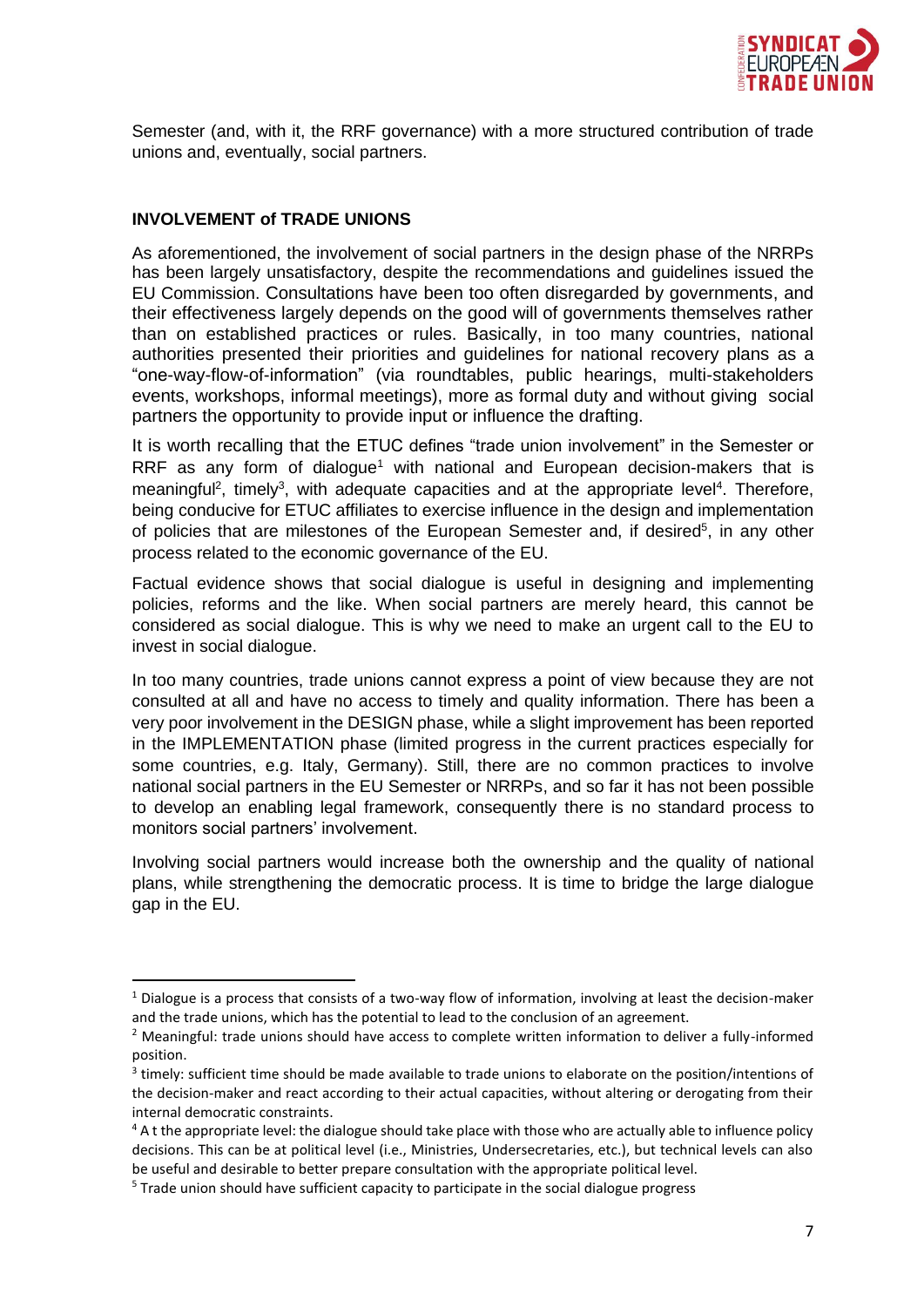

The ETUC urges the Commission to set a binding rule for governments to involve national social partners in the drafting and implementation of the national Recovery and Resilience Plans (and in the framework of the European Semester). The effectiveness of social partner involvement has to be ensured. The aim of the consultation should be to fix binding priorities as far as the allocation of money is concerned. A common EU framework for the involvement of social partners can be done where, if no meaningful involvement is carried on, the draft plans (NRRP or NRP) could remain pending for approval. There is no need for a standard process in each EU country (i.e. respect for national practices) but national practice should ensure some quality criteria of involvement.

#### **Final reflections**

There could be some delay, or a slower implementation of reforms and investments, due to the geopolitical situation, and lack of administrative capacity. Moreover, the effect of an increasing inflation and supply chain disruption, or bottlenecks, could hamper the prompt realisation of some milestones and targets. The effects of the war and the advent of REPowerEU programme will open a new phase for the RRF in which the ETUC hopes the social dimension of just transition and social progress could be at the forefront.

Anyway, the current geopolitical situation confirms the overall objectives of the RRF, although it may push Member States to prioritise investments that contribute more to strategic and energy autonomy. An increasing demand for security is already speeding up investments in defence, decarbonisation and technological progress. In this period, keeping social cohesion is as important as reacting to a fast-changing economic context.

There is an urgent need to invest in **security.** In the ETUC understanding the concept of security has to be denoted in a way that covers all dimension of security: defence, health and income. We believe it is now more important than ever that people feel protected, and jobs are preserved. Security for people means:

- Maintaining peace and protection against external factors, not only as an issue of defence strategy but also of reinforcing economic, energy and food autonomy (Strategic Autonomy).
- Reinforcing social protection and healthcare systems that are adequate for the needs of people, especially in case of a pandemic or other sanitary crises.
- Social and territorial cohesion in the view of reinforcing democratic institutions at national and European level, supporting inclusive and sustainable growth, and boosting upward convergence of living and working conditions.

Finally, the ETUC positively assessed the launch of the Recovery and Resilience Facility, financed thought a common European indebtedness capacity as a way to increase the much needed investments for the socio-economic transformation of our economies and promotion of economic, social and territorial cohesion, employment creation and sustainable growth. The RRF has built a useful process in evaluating sustainable public investments, and it is a positive practice for the future EU economic governance. Mutual trust and better implementation of EU requirements in the context of economic governance can only be achieved with a more democratic EU Semester Process. This should result in strengthening the coordination, transparency and role of EU institutions.